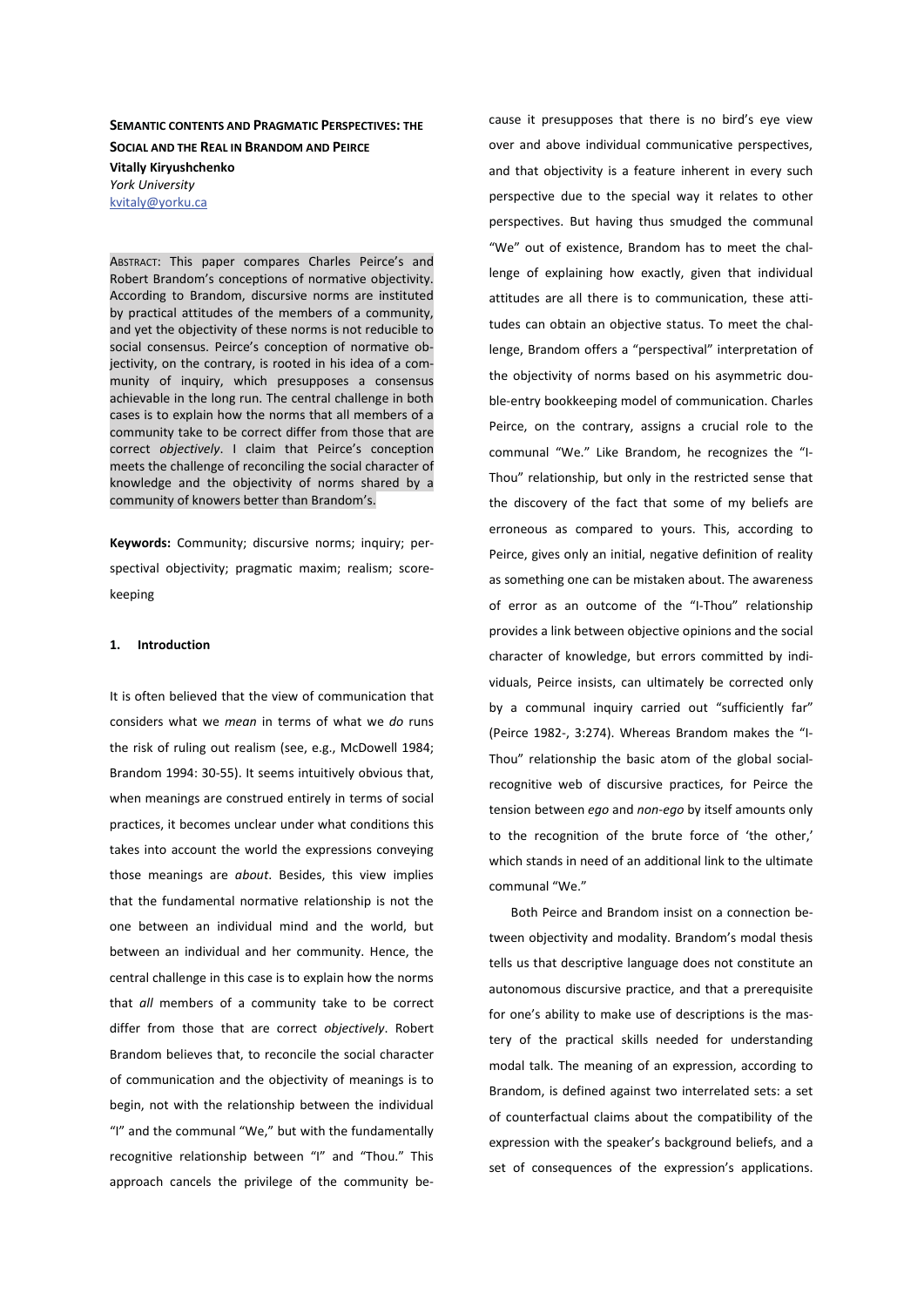Similarly, according to Peirce, what constitutes the meaning of a statement is the sum total of the conditional propositions that describe "would be" results of the speaker's interactions with the object, to which the concepts applied in the statement are ascribed (Peirce 1982-, 3: 266-267). Both Peirce and Brandom use their accounts of modal realism as tools devised to enrich the idea of normative objectivity. In presenting modal vocabulary as capable of specifying not only discursive norms, but also objective facts, Brandom attempts to show how our *recognitive* attitudes towards each other are interwoven with our *cognitive* stance towards the world. Peirce's realism, in turn, is based on the distinction between "would-bes," or "thirdnesses," expressible in series of conditionals and related to each other by means of laws, and "secondnesses" understood as concrete realizations of the would-bes and related to each other by brute causal force (Peirce 1931-1956, 1:420). Consequently, Peirce attempts to show how the *reality* of laws is interwoven with the *actuality* of facts and events.

In this paper, I claim that Peirce's approach to normative objectivity, combined with his modal realism, meets the challenge of reconciling the social character of knowledge and the objectivity of norms shared by a community of knowers more effectively than Brandom's. Brandom insists that what is *ultimately* the case is out of our expressive reach, and that the unrestrained fallibility of our individual acts of knowledge does not constitute any threat to the perspectivally construed objectivity. Prima facie, this is also the case with Peirce, who claims that what we think is correct at any moment of our inquiry, is correct by our best lights only. I will argue, however, that Peirce's idea of a community of inquiry reconciles the fallibility of our beliefs and the objectivity of norms, while Brandom's perspectival approach cannot guarantee the same result. I will begin by identifying a problem within Brandom's account. I will then show that, although Peirce's regulative idea of the end of inquiry amounts only to rational hope (Peirce 19311956, 1:405), it is supported by a statistically construed method, which at least it tells us something important about the role statistically interpreted errors play in our obtaining reliable experience-based knowledge about the world.

# 2. Perspectival objectivity and conceptual articula**ƚŝŽŶ**

According to Brandom, norms we rely on when participating in discursive practices are already implicit in those practices. Yet the norms can be made explicit by being inferentially articulated in judgments we make. Every judgment constitutes a move in what Brandom, using David Lewis's seminal idea, calls the "scorekeeping game" (Lewis 1979). Making judgments is inseparable from tracking other players' moves and, as every judgment entails accepting some new normative commitments and rejecting some previously made ones, it inevitably changes the score the participants of the game keep on each other and on themselves. Keeping track of what a claim represents, therefore, involves keeping track of how the claim shifts from perspective to perspective (Gibbard 1996: 703; Scharp 2012: 117-122; Wanderer 2008: 41-48). Brandom's inferentialist semantics is thus an account of "how propositional content incorporates norms of application as roles that are *played*, not as roles that are *described*" (Shapiro 2004: 149). Making a move in the game is *doing* something in a social environment. $<sup>1</sup>$  The trick, according to Brandom, is</sup>

<sup>&</sup>lt;sup>1</sup> Brandom considers this attention to actions as opposed to descriptions an overarching pragmatist aspect of his theory as a whole. In *Reason in Philosophy: Animating Ideas* (2009) and *Perspectives on Pragmatism* (2011), Brandom describes this aspect as a result of his reinterpretation of Kant's constructivism in light of his Hegelian view of social communication. It has been claimed that Brandom's transition from Kant to Hegel opens access to the problem of objectivity most effectively (Bransen 2002; Prien 2010; Prien and Schweikard 2008: 89-114). However, in reading Kant and Hegel, Brandom ignores certain core elements of their thought that do not fit his own project. This makes both Brandom's Hegel and Brandom's Kant subject to a wide range of criticisms (Habermas 2000; de Laurentiis 2007; Pippin 2007; Rockmore 2001). Due to the unresolved difference in opinions among scholars, I chose to discuss the problem of the objectivity of discursive norms in Brandom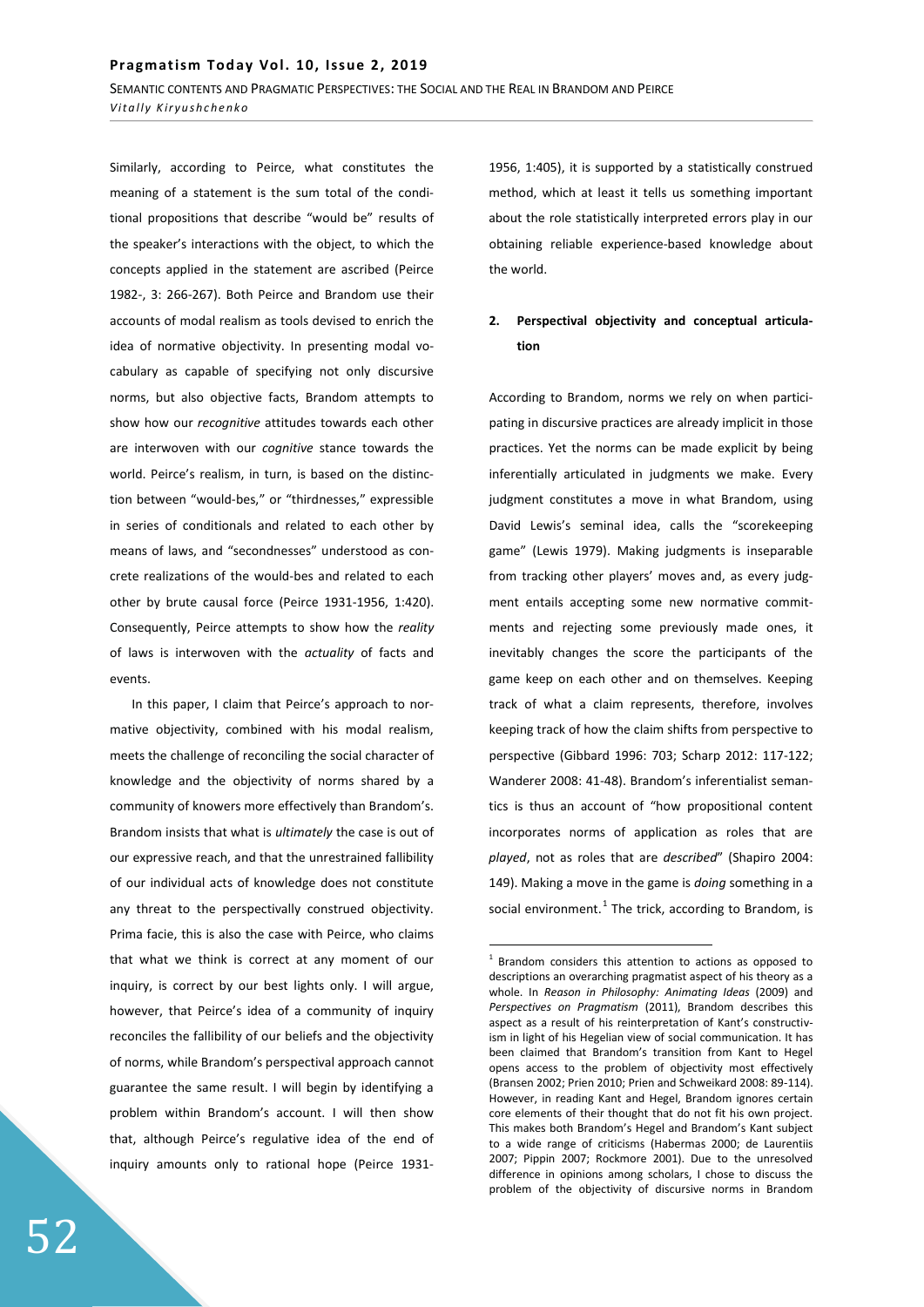to see the game as a rule-guided activity without presupposing a normative grid of explicitly stipulated rules that sits outside of actual discursive practices. The social dimension of the game, he insists, is constituted in its entirety by individual practical attitudes. In communicating with each other, all we have is interrelated practical assessments made from a variety of individual perspectives. It is this intersubjective exchange, not an overarching communal "We" that, in Brandom's jargon, allows us to treat communication as "the social production and consumption of reasons" (Brandom 1994: 474).

Each scorekeeper keeps two sets of books, the first one containing commitments undertaken by other scorekeepers according to her, the second one containing those actually acknowledged by other scorekeepers (646). Conforming to the first set, a scorekeeper accepts responsibility for the inferentially embedded collateral commitments which, according to her counterpart, she should acknowledge, but which she does not necessarily actually acknowledge. $^{2}$  Being entitled to attribute a commitment thus has priority over undertaking one. Undertaking may be understood in terms of being entitled to attribute, but *not* vice versa: One can count as having undertaken a commitment whenever others are entitled to attribute that commitment (596). And it is the asymmetry this stance entails-the one between being entitled to attribute a commitment and undertaking one-that allows Brandom to finally take account of the objectivity of discursive norms. What is objectively correct, he says, is what is taken to be correct by the scorekeeper who is entitled to attribute a commitment-as opposed to what is acknowledged by the one to whom this commitment is attributed. As attributions and undertakings are mutual, we can construe the difference

between objective normative statuses and our subjective practical attitudes as a social-perspectival distinction between practical attitudes alone (597). Thus, although discursive norms support our capacity to distinguish correct performances from incorrect ones, they are not practice-transcendent (Wanderer 2008: 17-19). The distinction between correct applications of norms and those that are only taken to be correct is, according to Brandom, nothing but a structural feature of each individual practitioner's perspective, or a social-perspectival *form* of it. Due to the implicit agreement that individual attitudes create, some of them project, as it were, beyond dispositions to apply them. To use a Wittgensteinian metaphor, Brandom's phenomenalist solution of the objectivity of discursive norms looks like "a ladder that needs to be thrown away after one has climbed up on it" (Grönert 2005: 166). Brandom insists that we are capable of making the distinction between correct and incorrect applications of norms not because our discourse has an omniscient Master, but because the objectivity of those norms is a structural feature common to each perspective captured by the non-coercive authority of reasons interlocked by the mutual accountability of all participants (Brandom 1994: 595).

Many philosophers have considered Brandom's account of normative objectivity controversial. Some treat Brandom's phenomenalism about norms as a version of semantic eliminativism, which, in prioritizing individual practical attitudes, simply explains norms away (Loeffler 2005: 58-59). Some others claim that if Brandom's theory cannot find a proper ground for normativity outside individual assessments, his inferentialism results in indeterminacy of meaning (Whiting 2006). This criticism is supported by arguments showing the circularity of the relationship between objective normative statuses and subjective practical attitudes (Kiesselbach 2012; Lauer 2009). My own concern about Brandom's account, although it echoes all of the above criticisms, is whether this account succeeds in reconciling the fallibility of individual perspectives and the objectivity of discursive norms. Brandom acknowledges that, as all scorekeepers

without making much use of the transition in question.

 $2$  To take a well-known example of Brandom: Senator McCarthy believed that the specter of communism was haunting Europe, but had no knowledge of the fact that this is exactly what the first sentence of Marx and Engels' *Communist Manifesto* says. Consequently, had someone asked him whether he believed any of the claims of the *Manifesto*, McCarthy would have denied it (MIE: 516). Meanwhile, he should have undertaken a commitment to this belief even though he had no idea what the first sentence of the *Manifesto*, in fact, says.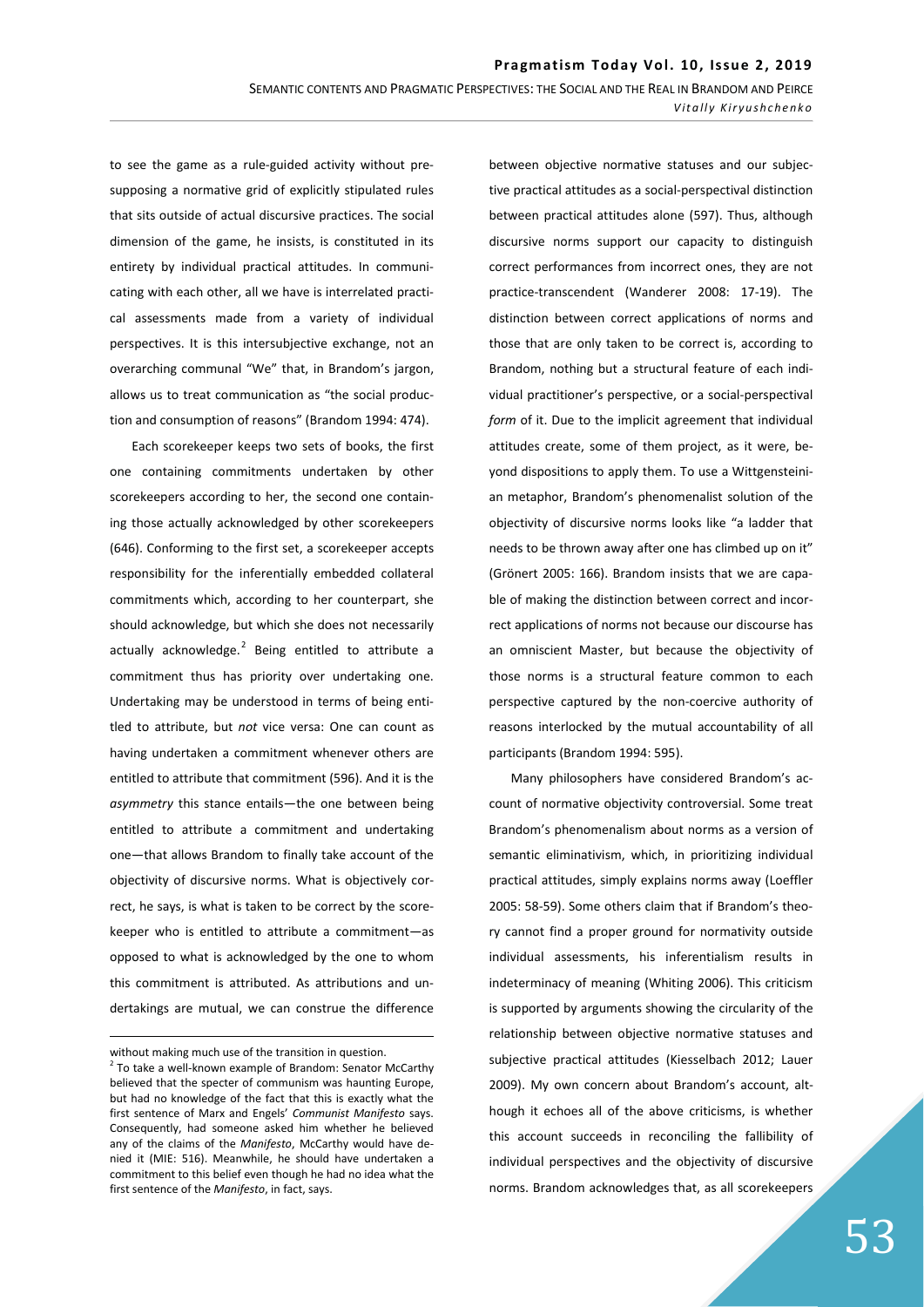have different perspectives, there are always possible circumstances in which any application of a norm may be discovered to be incorrect. Although the very fact that we know what we know by our best lights only by itself constitutes no predicament for giving some sort of an account of normative objectivity, there is a problem. It is that Brandom's double-entry bookkeeping model stipulates nothing at all either about applications of norms, or about the way the scorekeeping game is generally played, that might prevent some of our applications from remaining ever unchanged—and therefore infallible-even though Brandom admits that they can be proven wrong in the long run.

Here is one way of seeing the problem. Brandom's asymmetric relation between being entitled to attribute a commitment and undertaking it implies that what allows me to take the commitment as objectively valid is its being present in the book containing commitments undertaken by me according to others. Now, although Brandom insists that objectivity requires something *in excess* of the sum total of the opinions of the others, there is nothing for me to rely on at any particular moment of the game except the status quo based exactly on the sum total of those opinions. In the absence of the communal "We," all I can hope for in fixing my beliefs is perspectival objectivity understood as some sort of interpretive equilibrium, which Brandom defines as a situation in which "external interpretation collapses into internal scorekeeping" (Brandom 1994: 644). The collapse of external interpretation into internal scorekeeping presupposes that there is an implicit normative residue in every act of giving and asking for reasons, i.e., something that I might not be aware of, but that I will have to acknowledge once it takes the form of an explicit statement that happens to contradict my beliefs. The very fact of the normative residue implies that there is a difference between how things ought to be and how all of us take things to be. The latter might not reflect the former, as all members of a community can go wrong. But how exactly what I learn from the book containing

commitments undertaken by me according to others can help me *now* if perspectival objectivity presupposes that all of us, at this particular moment of the game, can go wrong? Given that the scorekeeping community as a whole is ultimately nothing but a sum of individual perspectives, what exactly guarantees that a wrong opinion, which every member of the community is holding at the moment, will ultimately be corrected in accordance with some norm? True, the norms implicit in discourse might presuppose the possibility that, at some point in the game, a new fact will be discovered which would set our inquiry on the right track, even though everyone is wrong at the moment. But those norms by no means *guarantee* that such discovery will ever take place. The scorekeeping game itself prescribes no method that might ensure that an appropriate normative residue will ever be enacted in practice. The all-encompassing recognitive machinery of discourse embraces all individual perspectives. It precludes ascribing commitments by direct coercion, but it does not necessarily make discourse properly self-corrective. It can discipline the way we go about our beliefs, make our perspectives mutually adjusted, and help us get things right most of the time. What it *cannot* do though is guarantee anything beyond our capacity to persist in making the same mistakes over and over again. If *all* of us are wrong about something from the get go, whatever the norms we follow at the moment imply, there is no guarantee we will ever get it right.

An example might help. Suppose you and I share the view that my brother has committed a felony. In spite of our agreement, beliefs that constitute our respective networks of collateral commitments, and the way we act on those beliefs on occasion, might still be incompatible. From my perspective, the fact that I believe that my brother has committed a felony might not necessarily presuppose the legal consequences it would presuppose from your perspective if you were a judge. Brandom seems to imply that, due to the tight inferential connections between our uses of the word "felony," the mis-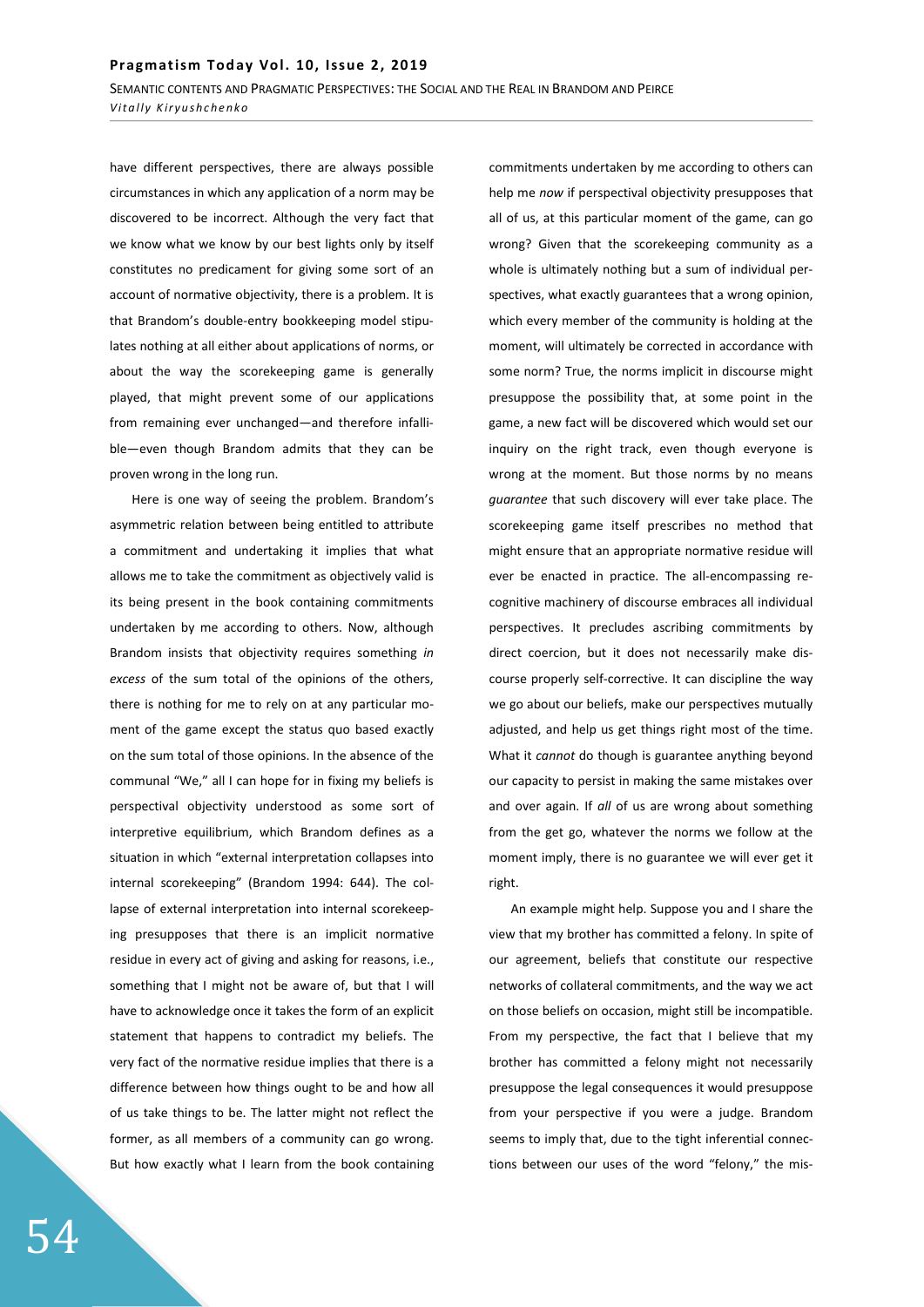match between our systems of collateral beliefs can never get big enough for the meaning of "felony" *not* to be shared by us. This might well be true; after all, there are norms which, when inferentially articulated, should make it explicit that my idea of "felony" is wrong. And yet it is quite possible that you and I keep using the term without a slightest trace of disagreement on a number of occasions when my particular attitude toward the relative is not explicitly involved. In fact, as the scorekeeping game implies a potentially unlimited number of contexts in which the term "felony" can be applied, it is theoretically possible that we spend a lifetime discussing/acting on our beliefs about "felony" without ever contradicting each other, given that our claims/actions do not involve the difference in our commitments.

This example is a simplification, but it can serve as a model for similar, yet more complex situations in which larger scorekeeping groups might get involved in much more than just an everyday confusion of terms. For instance, whereas "felony" represents a case in which, even though there is a discrepancy between our uses of the term, there are also norms that imply certain objective standards, the terms like "cold fusion" involve a more sophisticated scenario. True, "cold fusion" refers to many things that form a part of the already existent inferential web of the scorekeeping game. These include our general knowledge of nuclear reaction, the practical skills we need in order to conduct experiments involving electrolysis of heavy water, and our expectations of how cold fusion, were it to occur, might change our ideas of matter and the laws of thermodynamics. However, as the very existence of the object of "cold fusion" is not a fact, not all possible uses of the term can be implied by existent norms. This creates an agreement that is much weaker than in the felony case. Hence, even if we are consistent in our uses of "cold fusion," there is a real possibility that some of the key (albeit ultimately wrong) uses of the term will never be corrected. In cases like this, the game seems to require from scorekeepers something more than just being consistent. Namely, it seems to require some sort of *guidance*, especially in the

situation in which a discrepancy between different systems of beliefs is crucial for the principal aim of cooperation to be achieved.

It might be objected that, if we agree with Brandom that the objectivity of our concepts is anchored in the world that is itself conceptually framed, we should admit that the norms are always already there in discourse, waiting to be inferentially articulated eventually *in every case* (cold fusion included). But this objection implies two scenarios, none of which fits well within Brandom's account. On the one hand, if the conceptual relations of the world merely 'sit' there waiting to be unfolded in the inferentially articulated structures of discourse, then we ultimately end up confronting the world that guarantees the objectivity of our norms before we even institute them as such (DeMoor 2011: 344; Habermas 2000: 340). If this is right, Brandom's conceptual realism makes his idea of constructive human endeavor rather weak. We institute and acknowledge the norms that govern our thought and behavior, but, at the same time, we always already have a warrant of adequacy from the conceptually pre-structured world-which, to be sure, demotivates every one of our individual constructive efforts.

On the other hand, although in many cases we do reach a workable agreement on what our uses of a term imply, Brandom discards the idea of the end of inquiry (even in a purely regulative, Kantian sense), and so there is no guarantee it will ever happen in this or that particular case. Within Brandom's model, the fallibility of our current beliefs, together with the fact that some of those beliefs can persist indefinitely in spite of their being wrong, is not compensated by the possibility of our knowing, at some point in future, that some of our assessments are correct. According to Brandom, our hope for correctness is only hope for the fact that our game of giving and asking for reasons is a structurally sustainable and a well-ordered one. But all we are able to acknowledge in this case is that a given conceptual content is applied correctly simply because it works *for now*. In spite of the normative residue, which supports the asymmetry between being entitled to attribute a com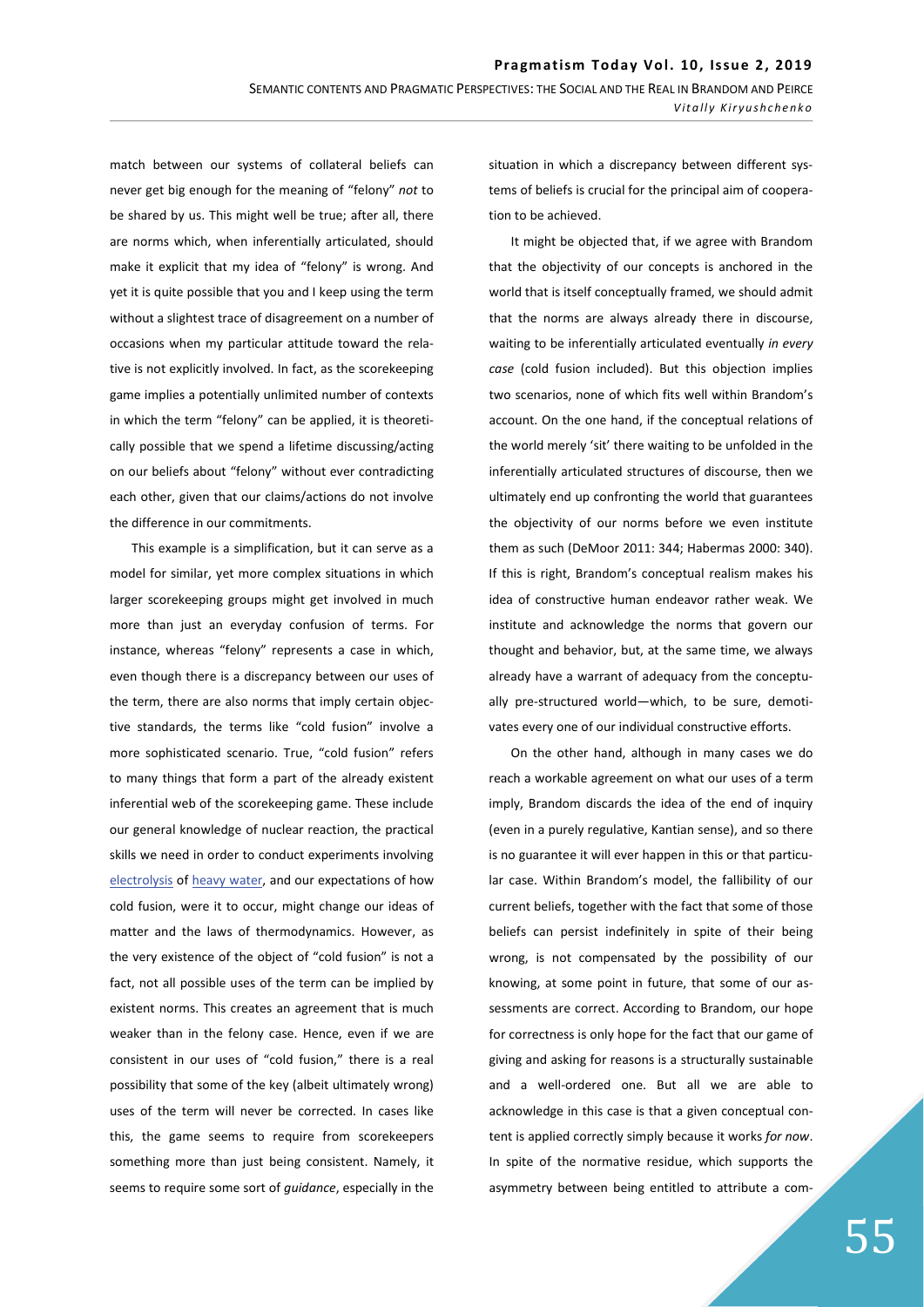mitment and undertaking one, what all members of a community deem to be correct at any particular moment of the game may in fact be indistinguishable from what is correct objectively. When nothing prevents the whole community from holding a set of wrong beliefs indefinitely, the objective norms' being there might make little or no difference at all. What is thus acknowledged as correct (whether rightly or wrongly) is what is represented by a useful yocabulary—until this vocabulary is out of use (cf. Rorty 1998: 138-152). According to Brandom, to say that our communication is perspectival in its form is, therefore, simply to say that our rationality is inherently such that it organizes our reasons in an autonomous space, within which sometimes we *may* be able to understand others and hold each other responsible for what we say and do.

In *Making It Explicit*, and later in *Articulating Reasons*  (2000) Brandom strengthens his perspectival construal of objectivity by claiming that individual perspectives are interlocked by 'anaphoric chains' and 'substitutional commitments.' Anaphoric connections link expressions that involve demonstratives, indexicals, and proper names into repeatable linguistic structures. These structures, says Brandom, "can express conceptual contents by being governed by indirectly inferential substitutional commitments" (Brandom 1994: 592; cf. Knell 2008; Armour-Garb and Beall 2005). Brandom's principal point is that the commitments can be cashed out grammatically through the difference between *de re* and *de dicto* content ascriptions. $3$  But can the fact that, thanks to

anaphoric chains and substitutional commitments, we are in agreement with others as to what we are talking *about*, tell us whether *what* we are talking about is not wrong? I think not. Anaphoric chains and substitutional commitments supplement the idea of recognition-based perspectival objectivity, but they cannot guarantee that our current mistaken beliefs will ever be corrected. Brandom implies that his inferentialism is not meant to equip us with instruments that could help us to sort out our substitutional commitments in every particular case. Once we succeed in mastering the dialectical relationship between the explicit and the implicit parts of discourse, we can explain our scorekeeping capacities by simply pointing at the way our linguistic rationality works. After all, it seems natural for a Wittgensteinean to answer the question "How do you know that this is red?" by simply saying, "I know English" (cf. Rorty 2000: 186). From the Brandomean perspective, we would do well simply by relying on the capacity of the scorekeeping game to fix inferential networks by means of implicitly established discursive norms. Yet this claim is between the Scylla of weakened constructivism (if we admit that discourse already contains norms that should be at work in every particular case), and the Charybdis of criteria for a workable agreement (if we admit that Brandom owes us an explanation of how exactly new norms are introduced).

In *Between Saying and Doing* (2008), Brandom makes an amendment to his thesis about anaphoric chains and substitutional commitments. He says that discursive practices are "*not* the kind of thing that can be separated from the objects they involve" (Brandom 2008: 177). Earlier in *Making It Explicit* he goes as far as calling the practices "solid" and even "corporeal" (Brandom 1994: 332). According to Brandom, discursive practices include not only what we say, but also how we interact with each other, as well as with facts and events of the world. But this amendment raises the same question: Can the Wittgensteinean claim that we don't use words in a vacuum and that our uses are constituted by

<sup>3</sup> According to Brandom's example, if we translate the *de dicto* ascription "X believes *that* the inventor of lightning rod invented bifocals" into the *de re* ascription "X believes *of* the inventor of lightning rod that *he* invented bifocals," the ascriber's explicit acknowledgement of a commitment, which follows from the ascription, becomes a part of the meaning of the ascription (Lance 1997: 69-71). Such translations enable us to deal with ambiguities and to substitute one subsentential structure for another, making it clear, for instance, that by "the inventor of the lightning rod" we mean "Benjamin Franklin" (Brandom 2000: 178-183). Anaphoric uses of pronouns in *de re* ascriptions like "X believes *of* the inventor of lightning rod that *he* invented bifocals" initiate referential chains that tie different perspectives together and help us direct our intentions in understanding what we are talking *about*.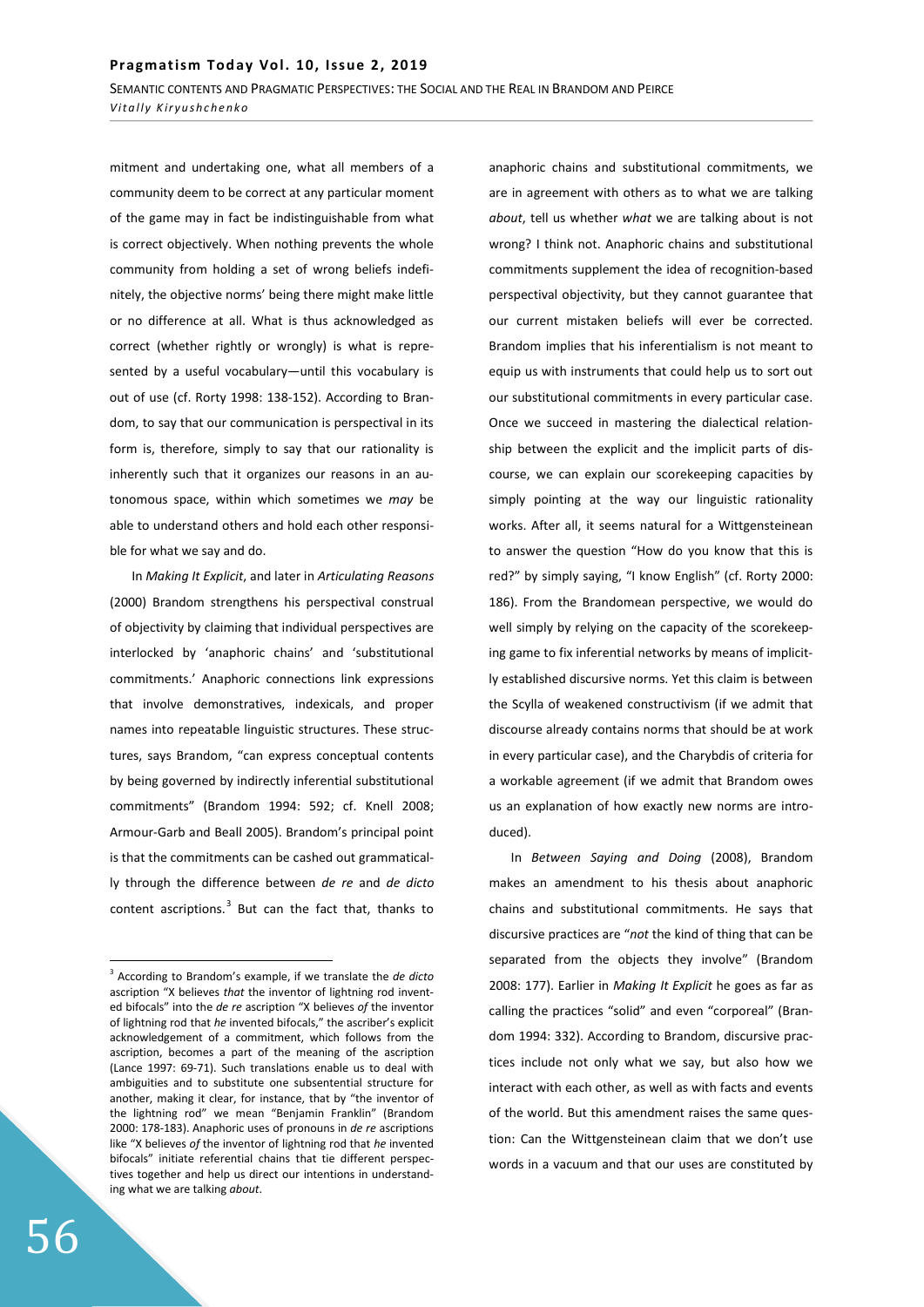the situational interplay between language and environment, provide a proper support for the idea of objectivity, given that the very term "objectivity" is quite tellingly absent from the vocabulary of *Philosophical Investigations*?

### **3.** The end of inquiry

What I suggest Brandom's theory lacks is the regulative notion of a theoretically perfect intersubjective agreement obtainable under ideal conditions-a notion similar to Peirce's idea of the end of inquiry. Peirce defines it in his "Some Consequences of Four Incapacities" (1868) as "a community without definite limits, and capable of indefinite increase of knowledge," where "[the] two series of cognitions-the real and the unreal-consist of those which, at a time sufficiently future, the community will always continue to reaffirm; and of those which, under the same conditions, will ever after be denied" (Peirce 1982-, 2:239). What underlies the idea of the end of inquiry is *statistical reasoning*. As Peirce explains, "judging of the statistical composition of a whole lot from a sample is judging by a method which will be right on the average in the long run" (Peirce 1931-1956, 1:93). No matter where different members of a community may begin, as long as they follow a certain method, the results of their research should eventually converge toward the same outcome. The method is formulated in Peirce's maxim of pragmatism: "Consider what effects, that might conceivably have practical bearings, we conceive the object of our conception to have. Then, our conception of these effects is the whole of our conception of the object" (Peirce 1982-, 3:266). This formulation suggests that our idea of an object is ultimately our idea of the expected experiential effects of this object, and that meanings of our ideas depend on our capacity to predict practical outcomes of our experiments with the objects of those ideas.

Brandom famously claims that 'experience' is not one of his words. He sees the idea of experience as a needless non-inferential intermediary between facts

available in perception and linguistic reports of those facts (Brandom 2000: 205-206). Contrary to Brandom, Peirce treats experience not as a useless intermediary between the world and our discourse about it, but as an integral part of our inferentially framed constructive efforts to create a living connection between our practical ends and the way the world really is. The idea of practical bearings, as it is used in the maxim, finds its expression in a set of conditional statements about what *would* happen, given that such-and-such reasonable experimental conditions are in place. Consequently, accepting the truth of a proposition amounts to acquiring a habit of using a variety of conditionals the expression entails. On this view, the meaning of a proposition "spells out how acceptance of the proposition would affect conduct, and indicates what circumstances are relevant to evaluating an assertion of the proposition" (Hookway 1985: 240). If we are persistent enough in following the maxim as a method of reasoning and acting, our results will always be a distribution of statistical errors, which, as our experimentation goes on, always converge to an approximation.

The advantage of Peirce's maxim, as compared to Brandom's perspectival approach, is that, in affecting and correcting our habits, the possible future implied by the maxim introduces an element of self-control both to our thought and to our conduct. For instance, if our study of the relationship between temperature and pressure of an ideal gas, heated in a closed container, showed that the equation  $pV = nRT$  does not hold, we would have to look for what might have introduced an error. In this case, referring to our judgments' sharing some core discursive feature, and to our perspectives being interlocked by our mutual accountability, would not suffice. We would have to make changes to the initial setting, check the equipment, revaluate some of our basic assumptions about residual properties, repeat the experiment and, if nothing else works, introduce a new hypothesis, or even take a guess. In this example, our predictions of practically significant *experiential* outcomes, irrelevant in Brandom's case, are not external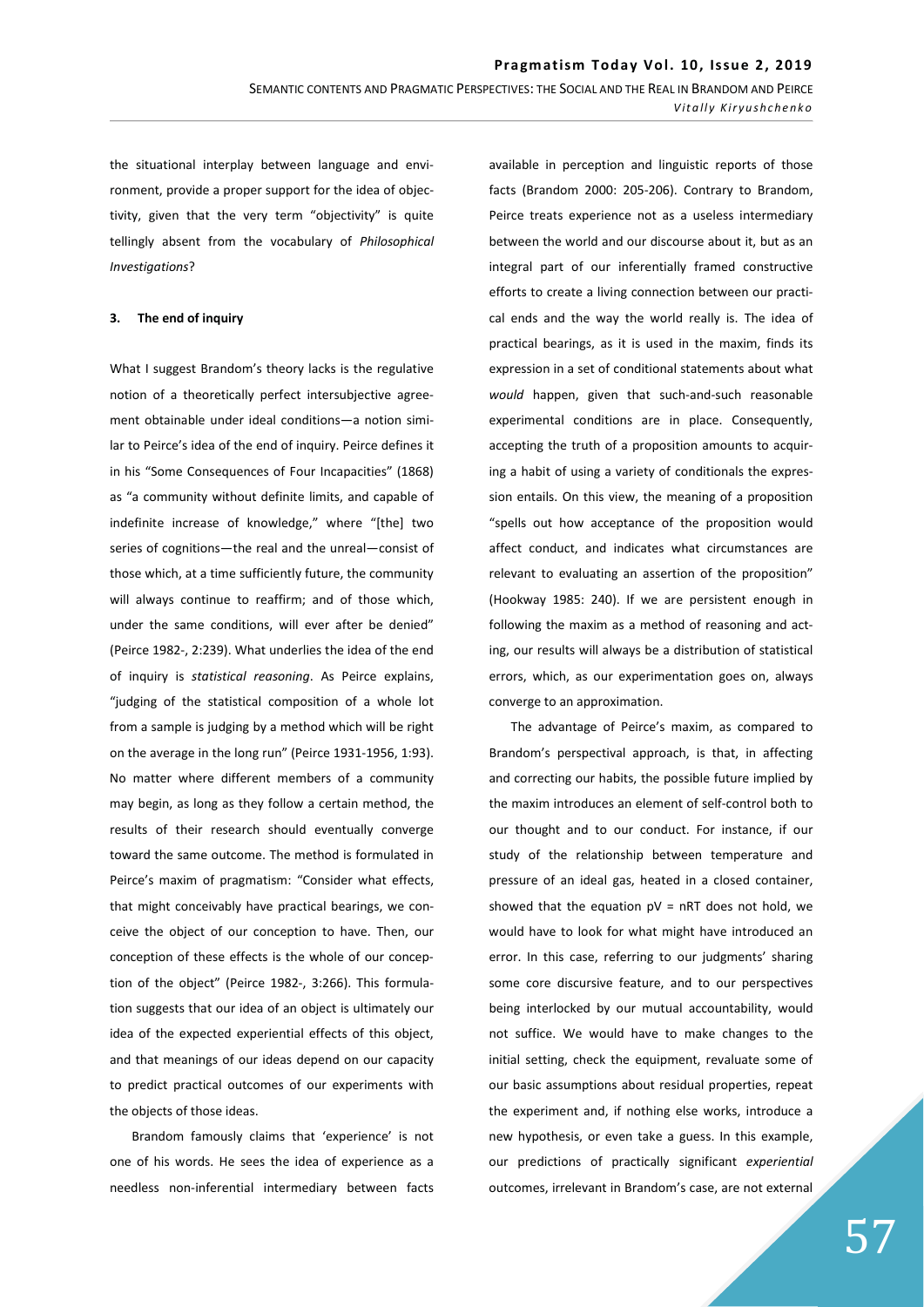to our conception of an ideal gas. They are the essential constituents of this conception. Moreover, the fact that future experiments may change this, as well as any other conception we happen to form and act upon, entails that both our ideas and laws of nature these ideas are about are general objects subject to constant change and growth (Hausman 1993; Pihlström 2010: 55).

According to the statistical construal of the maxim, it is rational to act only if the single case we are preoccupied with currently is considered a member of an infinite sequence of comparable cases that display the tendency to converge to a result narrow enough to establish a new norm (Peirce 1931-1956, 1:400-409). Neither any particular instance of the "I-Thou" relationship, nor any finite number of such instances can actually confront the sequence as a whole. Neither you nor I, therefore, are being rational unless, in every decision we make, we identify ourselves with a communal "We" understood as an *infinite* community of future decision makers (Peirce 1982-, 2:239-242). The community, every member of which follows the maxim, by definition exceeds any particular set of members in its reliance on future opportunities to correct their current beliefs. The idea of such community is thus in compliance with Brandom's stipulation that objectivity is not reducible to what any and all scorekeepers may think at any particular moment in the scorekeeping game. But it also adds something to this stipulation. What it adds is a statistically construed procedure that, even if all of us are wrong on occasion, will not allow us to hold on to our errors forever. It will ultimately convert a distribution of those errors into a reliable and experimentally provable result (Peirce 1931- 1956, 2:775-777). Unlike Brandom, who claims that there cannot be any finally adequate set of perfectly determinate concepts, Peirce insists that the very way we go about our experience suggests that the idea of a final opinion is indispensable. To summarize, the indispensability of this idea is due to three facts. First, the maxim of pragmatism tells us that the meaning of any proposition consists in a set of counterfactual expecta-

tions. Second, according to the statistical construal of the maxim, every concept we use by necessity presupposes a reference to the possible future. Third, in order to secure the self-corrective character of inquiry, the reference to the possible future presupposes the regulative idea of ultimate communal "We." Without having this idea in mind, we cannot go on with our inquiry. The final opinion, thus, "is an ideal, regulative, normative notion, providing a reason-an irreducibly normative reason-for continuing inquiry" (Pihlström 2012: 243). The notion is regulative in that it both motivates our inquiry and guarantees its result in the long run. On the level of local social practices, it cannot secure anything except approximation. The approximation, however, does help us in sorting out our disagreements about the meaning of practices we share. Back to the "felony" example, like the Brandomean appeal to the inferentially construed normativity, which is inherent in our rational capacities, Peirce's maxim-based inquiry cannot provide an absolute guarantee for the compatibility of beliefs that constitute our respective networks of collateral commitments. What, unlike Brandom's perspectival approach, it *can* do though is exclude the situation in which the compatibility is left to chance or cannot be achieved at all.

It might be objected that it is not clear how the scientific method, suitable for defining the properties of an ideal gas, can be applied to resolve our disagreements about the meaning of "felony" or some other term in everyday communication. After all, Peirce himself describes the method of science as only one of four methods of fixing beliefs, admitting that "the other [three] methods do have their merits" (Peirce 1982-, 3:257). But he takes it to be an important advantage of the method that, whenever it is applied, reality is no longer determined by individual will, a priori rules, or even social contract. It is determined by the fact that every human being is a truth-seeker by nature. Science, in its pragmatist understanding, is nothing other than an extension of this natural human disposition, or a more sophisticated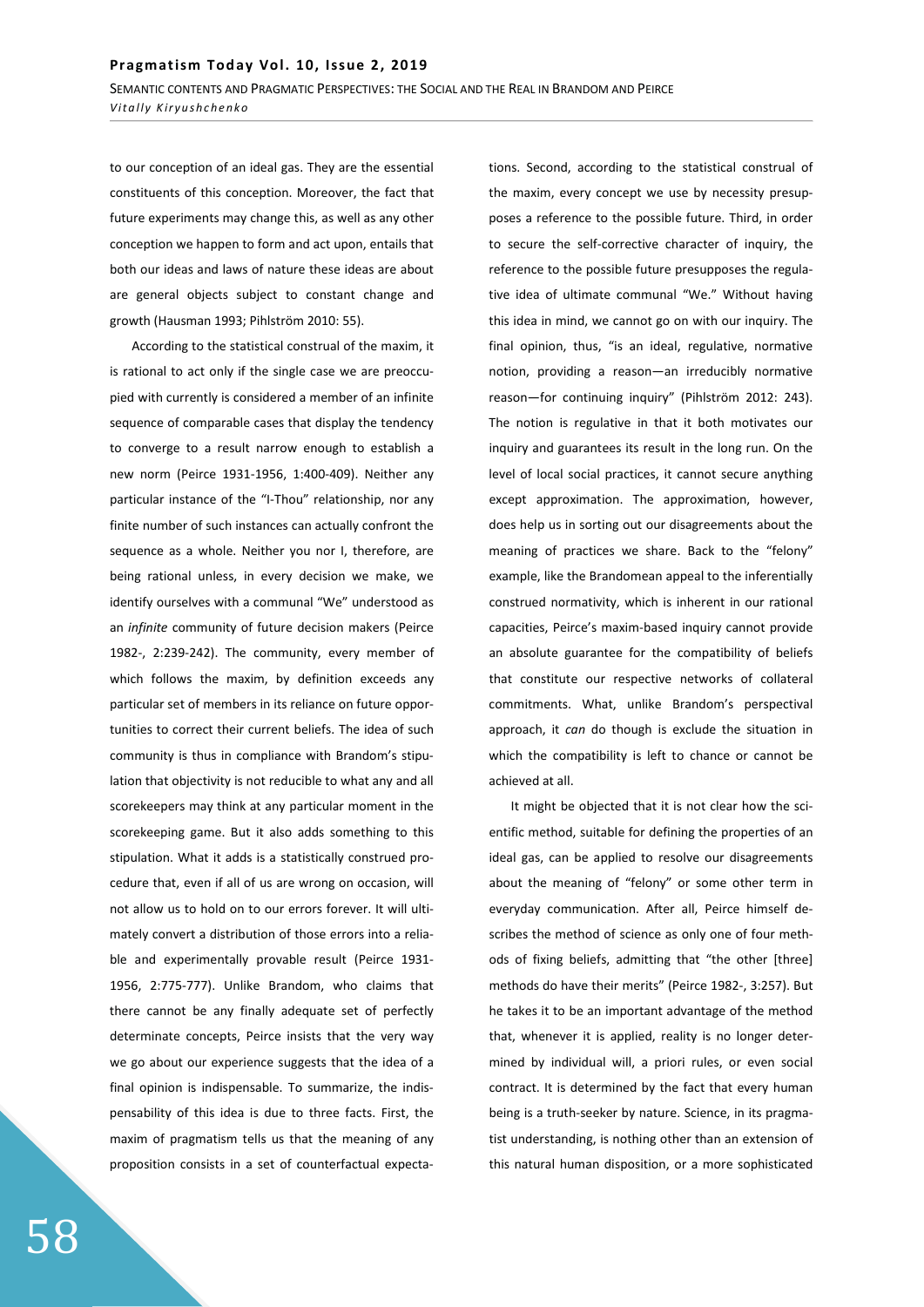expression of it. What it adds to this disposition is the idea of a method that provides statistical tools to enhance our natural inclination towards making right decisions. In this respect, Peirce's maxim may be seen as an improvement on the scorekeeping game, playing which, according to Brandom, is simply synonymous to being rational. Peirce stresses the fact that our rational capacities have a history, and that, in the case of science, this history is attached to a particular set of social institutions, which have so far made the best possible use of these capacities (253-256).

Peirce do not stop at showing how the statistical reading of the maxim reconciles the fallibility of our knowledge and the regulative idea of the end of inquiry. He also shows how it yields realism. When, following the maxim, we define the meaning of a concept, we do it in terms of our capacity to predict practical experiential outcomes of our interaction with the object to which the concept applies. Taking into account possible outcomes of actions one is prepared to perform, affects one's conduct not simply causally (in the way *actual* objects and persons affect each other), but in terms of correcting one's habits—not just actions, but general modes of conduct. Peirce makes a clear distinction between *actuality*, which pertains to the universe of "I-Thou" relations, facts and things which exist here and now, and *reality*, which pertains to "would-bes" expressed in conditional expectations. Actual objects, facts, and their relations to each other are characterized by brute causal force. Objects and facts are existent in their reactive effects, which by themselves do not constitute any rational constraint. Would-bes, on the contrary, are real as far as they are characterized by a law-like behavior (Hausman 1993, esp. 167-168). A stone, when released, is bound to fall in a predictable manner because it has a general property of being so disposed. The law-like behavior of the stone is due to a set of features that define its *real* nature, and not merely its *existence* as a member of some actual causal chain (Margolis 1993: 295-300; Haack 1992: 28-29). Reality, thus, is something that consists in laws and regularities, where the laws'

being real means appropriate counterfactuals' being true. Laws do not exist as such, but they are operative in existent things as their concrete realizations (Peirce 1931-1956, 8:12). In representing law-like regularities, would-bes cannot be reduced to any finite collection of actual facts or events: "No collection of facts can constitute a law; for the law goes beyond any accomplished facts and determines how facts that *may be,* but *all* of which never can have happened, shall be characterized" (1.420). Reality in the form of a law is always present in the way actual events interact, but it cannot be exhausted by all interactions that did, or ever will, exemplify it. According to Peirce, (1) a law goes beyond any collection of facts because it represents a general rule that relates known facts to their possible future interpretations, and (2) the maxim, which guides us in establishing new laws based on those interpretations, has predictive power because this relation presupposes the idea of the end of inquiry. Consequently, no "would-be" has a normative force without (1) and (2) being true. Brandom's account pays no attention to this feature of generality. He only says that a scorekeeper is confined in her interpretations by the normative force of whatever implications her current move has relative to the current status quo of the game. Although there are norms implicit in discourse, which preclude some of our applications and licence some other, those norms provide no guidance as to where our rationality will ultimately lead us.

Throughout his writings, Brandom also pays great deal of attention to modal talk. Referring to Sellars, he calls the language of modality a "transposed" language of norms (Brandom 2008: 100). For the reason that our capacity to apply concepts presupposes the mastery of every concept's inferential relations to other concepts, inferentialist semantics requires that every time we apply a concept we must be able to sort out what would and what would not follow in case our application of the concept brought about such and such inferential consequences. In "Modality, Normativity, and Intentionality" (2001), Brandom even borrows Peirce's famous diamond example to illustrate this point. To understand what it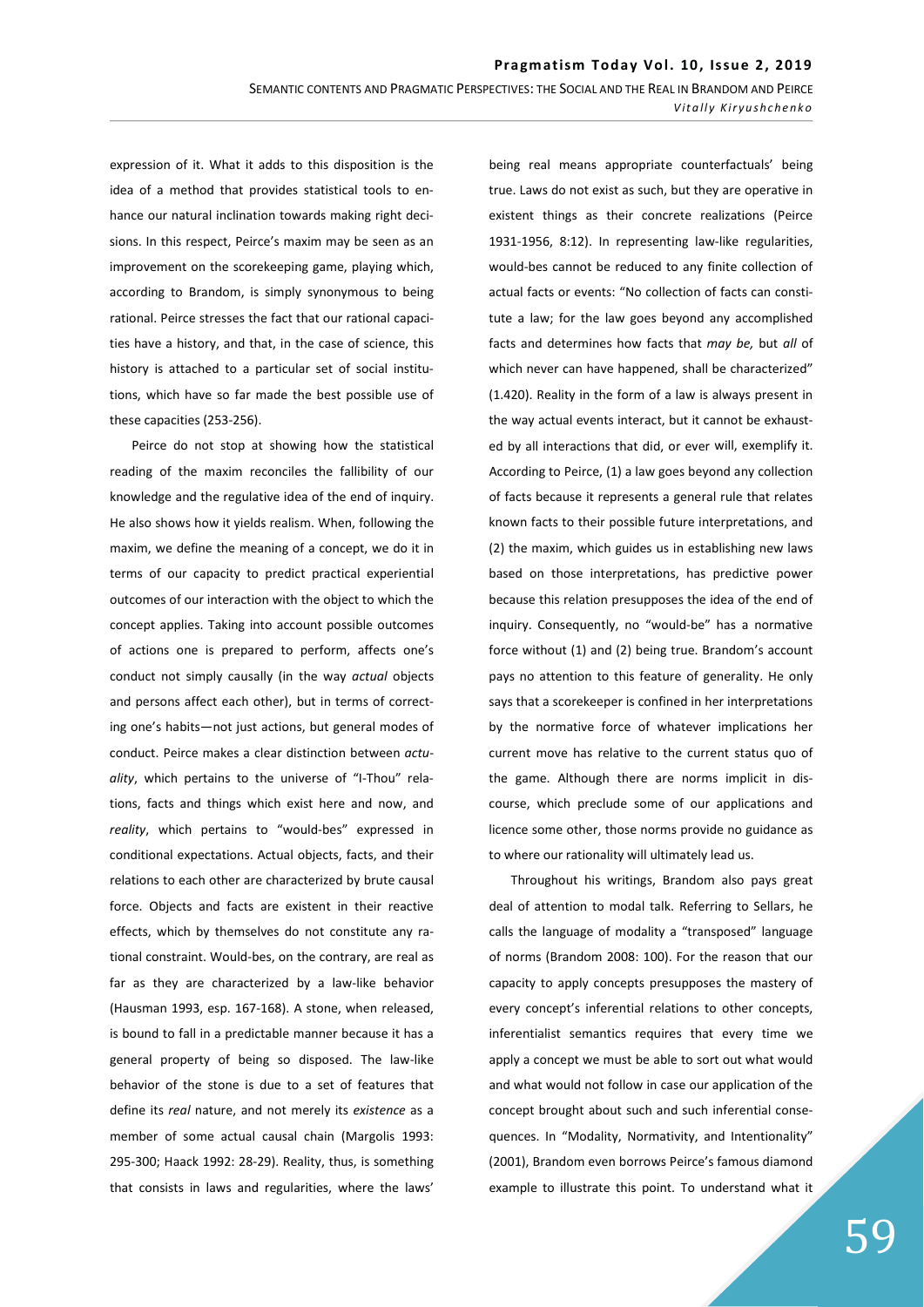*Vitally Kiryushchenko* 

means for a diamond to be 'hard,' given that the diamond was crystalized in a bed of cotton wool and then burned without ever being pressed by an edge or point, the question is "not what *did* happen, but … whether that diamond *would* resist an attempt to scratch it" (Peirce 1998: 354). As Rosen points out, "Brandom's main contention is that our best reasons for regarding the unreduced modal idiom as 'clear enough' are also good reasons for regarding the unreduced normative idiom as clear enough" (Rosen 2001: 612). However, for Brandom, this primarily means that we need a mastery of a modal *vocabulary* that could cash out inferential interdependencies between various claims. Peirce's principal concern is *experiential* expectations directed by a method that leads our self-corrective efforts towards a predestined result and, in doing so, provides external constraint on what we can think and do. Unlike Brandom, Peirce insists that there is a strong link not only between two kinds of vocabulary, but also between (1) laws exceeding any finite collection of facts, (2) laws being real, and (3) our human capacity of making predictions according to the rule which organizes our experience with reference to the regulative ideal of the end of inquiry.

## **ϰ͘ Conclusion**

The aim of this paper was to compare Brandom's and Peirce's approaches to normative objectivity. Let me now summarize the comparison. In trying to reconcile his inferentialist semantics and his normative pragmatics, Brandom faces an objectivity problem: Given that discourse is constituted in its entirety by the constructive efforts of individual scorekeepers, how can we proceed from what any and all of us take to be the case to what the case is objectively? Brandom believes that his socialperspectival account of discursive norms provides whatever is necessary for some of our beliefs to be not just coherent, but objectively correct. But because Brandom's objectivity functions solely as a form of communication and does not define the character of conceptual contents *qua* contents, his normative pragmatics lacks some tools. It can only help us build our responsibilities toward each other into the overall recognitive structure of discourse, but it cannot prevent some of our beliefs from remaining ever unchanged. As Levine (2010) points out, in *Making It Explicit* Brandom accounts of "a *hygienic* notion of objectivity," which contains no traces of foundationalism or representationalism of any kind (Levine 2010: 584-586), but which does not do enough in terms of elucidating how objectivity operates in real inquiries. While the goal of the Brandomean scorekeeper is to show how to build her commitments into the already existent scorekeeping system, the Peircean inquirer is preoccupied with tracing how to falsify the already established status quo. One, after all, cannot but acknowledge that there is a difference between preparedness to defend the inferences implicit in one's assertions and preparedness to refute one's beliefs in view of new experience.

Given that Brandom's account dismisses the possibility of the end of inquiry and, at the same time, allows for some of our beliefs to be reinstated indefinitely, the idea of something that exceeds a limited communal agreement cannot be cashed out properly. In cases when nothing prevents the whole community not just from holding wrong beliefs, but from holding those beliefs indefinitely, the existence of objective norms implicit in discourse seems to make little difference. Perspectival objectivity makes us mindful of each other's reasons and lays constraint on our navigating between different perspectives. Yet the only safe conclusion one can make based on this conception is that it "*leaves room* for an admission of objective deontic statuses" (Grönert 2005: 169; emphasis added), but does not necessarily *require* objectivity of any kind. It might be said that, in referring to the long-run convergence of the community, Peirce's maxim represents at best a 'rational hope' for achieving ultimately correct beliefs, but at least it tells us something important about the role statistically interpreted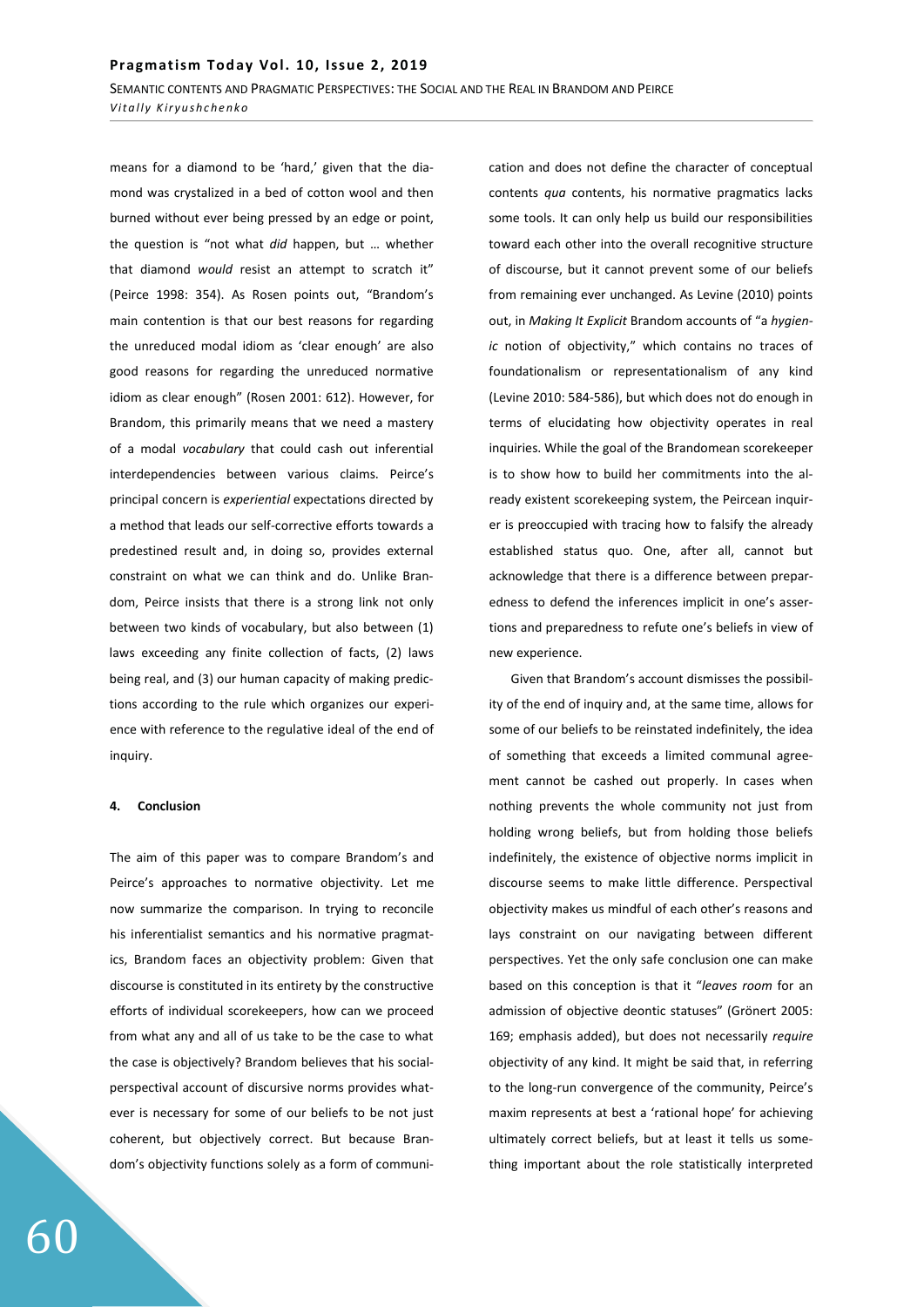errors play in our obtaining reliable experience-based knowledge about the world. In referring to the account of meaning as the sum total of practical effects, the maxim represents the method, about which we *know* that it will be right on average in the long run. Explaining the relationship between what we mean and the modes of action that lead to the acknowledgement of what we mean by others, requires some additional criterion. I claim that Peirce provides such criterion by introducing a regulative ideal of the end of inquiry. This ideal is supported by a method that links our future expectations with our motivation to go on with our inquiry, and represents experience not as a non-inferential intermediary between facts and linguistic reports, but as an integral part of our meanings.

One of Brandom's worries is that the notion of a community, which is implied by the ideal, grants priority to the "I-We" relationship over the "I-Thou" relationship, and that in this case the individual is ultimately bound to be "overwhelmed by the collectivity" (Habermas 2000: 344). According to Brandom, what we should place above our limited selves is a self-regulating game where the mutual distribution of commitments assigns normative force to our claims, but says nothing about what is actually at stake in every particular move. Thanks to the recognitive symmetry between "I" and "Thou," every scorekeeper can navigate between different perspectives, and due to the priority of being entitled to attribute a commitment over undertaking one, every scorekeeper perceives certain norms implicit in the game as laying external constraint on what can be said and done. The worry about overwhelming collectivity is a legitimate one. According to Peirce, what we place above our limited selves is not a self-regulating game, but a *universal rule* of action that fuses reasons and reality into the method-driven human effort addressed to the future. But if the point that objectivity is something more than a mere agreement here and now is at issue, from a Peircean perspective, to make this point, we at least do not have to worry about how to proceed from individual ascriptions to objective assessments,

because science shows us the most effective way to transcend subjective beliefs in a communal inquiry.

#### **References**

- Armour-Garb, Bradley and J.C. Beall, eds. 2005. *Deflationary Truth*. Chicago and La Salle: Open Court.
- Bransen, Jan. 2000. "Normativity as the Key to Objectivity: An exploration of Robert Brandom's Articulating Reasons." In *Inquiry* 45, no. 3: 373-392.
- Brandom, Robert. 2011. *Perspectives on Pragmatism: Classical, Recent, and Contemporary.* Cambridge: Harvard University Press.
	- \_\_\_\_\_\_\_\_\_\_\_\_\_\_. 2009. *Reason in Philosophy: Animating Ideas*. Cambridge: Harvard University Press.
	- \_\_\_\_\_\_\_\_\_\_\_\_\_\_. 2008. *Between Saying and Doing: Towards an Analytic Pragmatism*. Oxford: Oxford University Press.
- \_\_\_\_\_\_\_\_\_\_\_\_\_\_. 2001. "Modality, Normativity, and Intentionality." In *Philosophy and Phenomenological Research* 63, no. 3: 587-609.
- *\_\_\_\_\_\_\_\_\_\_\_\_\_\_.* 2000. *Articulating Reasons: An Introduction to Inferentialism*. Cambridge: Harvard University Press.
- \_\_\_\_\_\_\_\_\_\_\_\_\_\_. 1994. *Making it Explicit: Reasoning, Representing and Discursive Commitment*. Cambridge: Harvard University Press.
- DeMoor, Michael. 2011. *Brandom and Hegel on Objectivity, Subjectivity, and Sociality: A Tune Beyond Us, Yet Ourselves*. Amsterdam: VrijeUniversiteit.
- Gibbard, Allan. 1996. "Norms, and Discursive Practice: Commentary on Robert Brandom's Making It Explicit." In *Philosophy and Phenomenological Research* 56, no. 3: 699-71.
- Grönert, Peter. 2005. "Brandom's Solution to the Objectivity Problem." In *Pragmatics and Cognition* 13: 161-17.
- Haack, Susan. 1992. "Extreme Scholastic Realism: Its Relevance to Philosophy of Science Today." In *Transactions of the Charles S. Peirce Society* 28, no. 1: 19-50.
- Habermas, Jürgen. 2000. "From Kant to Hegel: On Robert Brandom's Pragmatic Philosophy of Language." In *European Journal of Philosophy* 8, no. 3: 322-355.
- Hausman, Carl. 1993. *Charles S. Peirce's Evolutionary Philosophy*. Cambridge: Cambridge University Press.
- Hookway, Christopher. 1985. *Peirce*. London: Routledge and Kegan Paul.
- Kiesselbach, Matthias. 2012. "Constructing Commitment: Brandom's Pragmatist Take on Rule-Following." In *Philosophical Investigations* 35, no. 2: 101-126.
- Knell, Sebastian. 2008. "A Deflationist Theory of Intentionality? Brandom's Analysis of *de re* Specifying Attitude-Ascriptions." In *The Pragmatics of Making It Explicit*, 65-82. Amsterdam: John Benjamins.
- Lance, Mark. 1997. "The Significance of Anaphoric Theo-